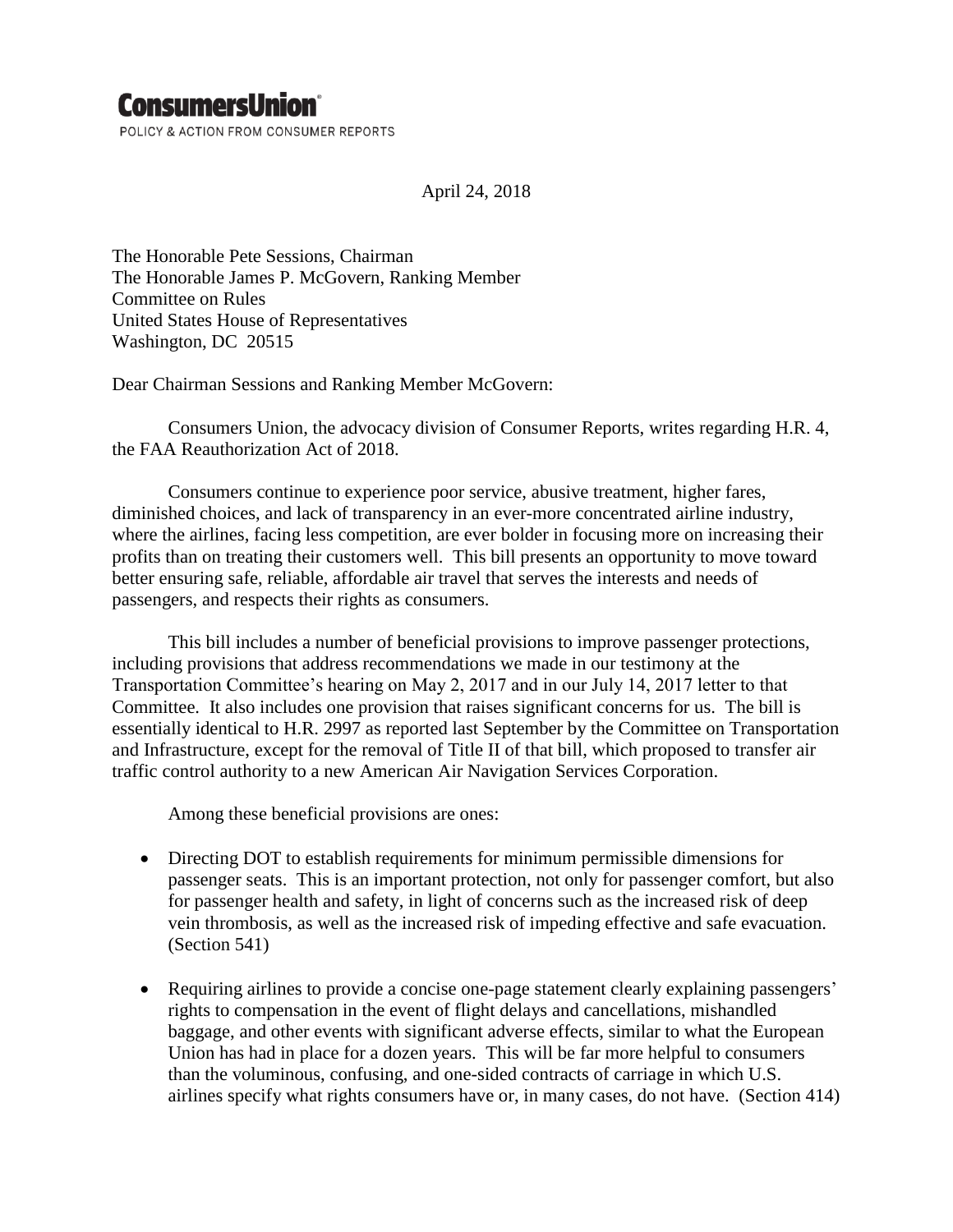- Requiring DOT to establish rules for airline ambulance service, based on input from an advisory committee with consumer representation, to require that charges for air ambulance transportation service be transparent and clearly separated out from charges for other medical services, and to provide other consumer protections as determined to be warranted. Consumers are too often hit with unexpected, exorbitant, and unclear charges for air ambulance transportation service. We recommend also clarifying that states are not preempted from applying health insurance laws governing network participation, reimbursement, price transparency and balance billing to air ambulance service, to better enable consumers to obtain coverage under their insurance. (Section 412)
- Prohibiting cell phone voice communication during flights. (Section 402)
- Extending the life of the Advisory Committee for Aviation Consumer Protection. (Section 403)
- Strengthening required disclosures regarding application of insecticides in aircraft while in foreign countries, including aircraft operated by U.S. airlines. (Section 404)
- Supporting a modernized consumer complaints hotline. (Section 408)
- Creating an FAA task force on flight standards reform, which could address issues regarding outsourced aircraft maintenance, regional airline pilot training, and proper child restraints for children under the age of 2. (Section 232)

There are a number of amendments among the 230+ submitted to the Rules Committee that would further this purpose, and at least one that we believe would be counter to it. We would draw your attention to the following amendments in particular.

\_\_\_\_\_\_\_\_\_\_\_\_\_\_\_\_\_\_\_\_\_\_\_\_\_\_

Amendments we urge you *to support* include the following:

#### **Amdt. 110 – Schakowsky et al – stop involuntary bumping of ticketed passengers**

Section 406 of the bill would prohibit an airline from involuntarily removing a passenger who has already boarded the flight, except for valid safety and security reasons. We believe this protection should go further, and extend to all ticketed passengers who arrive at the gate on time. If an airline chooses to overbook a flight, or wants a seat for a crew member, or for any other reason, the airline should bear the burden of freeing up that seat – not by forcing a passenger to give up the ticket, but by offering the passenger sufficient consideration to persuade him or her to voluntarily give up the seat. The feasibility of this approach is clear by the fact that United Airlines CEO Oscar Munoz stated publicly that United would offer compensation as high as \$10,000 for a seat, an amount far beyond what might realistically be needed. Congresswoman Schakowsky's amendment would provide this important stronger protection.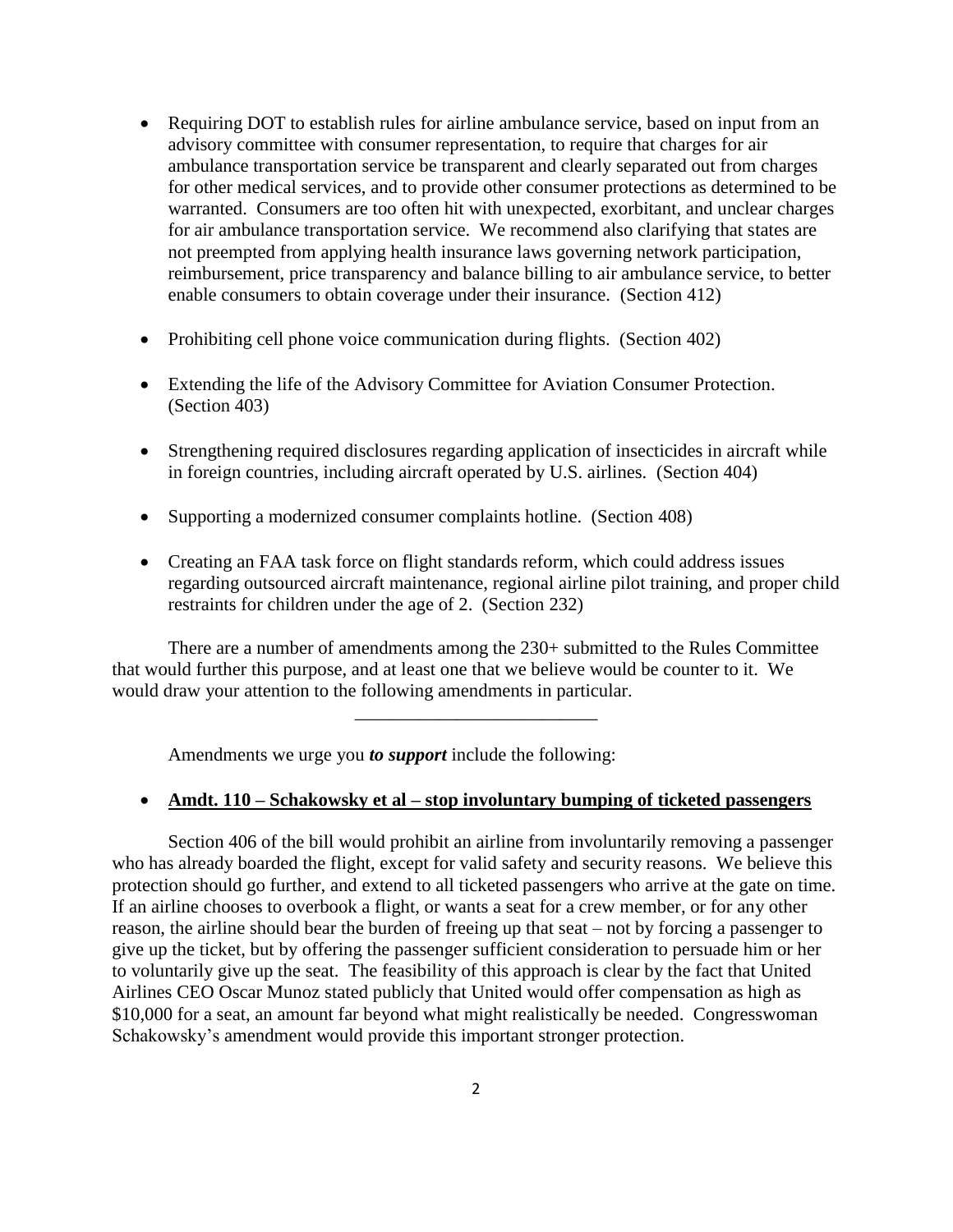#### **Amdt. 10 – Cohen/Jones – ensure ancillary fees are reasonably based on cost**

In recent years, we have witnessed the growth of ancillary fees charged separately from the base fare, often without clear prior disclosure to consumers, and often bearing no relation to the cost of providing the associated service. One particularly abusive fee is the fee for changing a flight. This is often a flat fee, regardless of how far in advance of the flight the consumer requests the change. Often, the airline is able to re-sell the seat, in addition to charging the consumer for the original ticket and the change fee. This amendment would prohibit airlines from setting this fee in an amount that is disproportional to the airline's cost, and would require DOT to set standards for ensuring that other common fees are reasonable and proportional to cost.

## **Amdt. 90 – Polis – protections for flying families**

This amendment would require that ensure that a parent or other adult family caregiver be permitted to accompany a minor child through all stages of security screening; that pregnant women be given appropriate consideration for advance boarding; and that children under age 13 be permitted to sit next to an older family member.

## **Amdt. 53 – DeFazio/Massie – remove cap on Passenger Facility Charge**

This amendment would remove the cap on the Passenger Facility Charge, or PFC, a small surcharge on the price of a ticket that helps defray airport infrastructure costs. The PFC has been statutorily frozen since 2000. Infrastructure needs continue to mount, and have the potential to pose significant safety issues. Removing the statutory cap would permit a modest increase in the PFC.

# **Amdt. 162 – Lujan – transparency for baggage fees**

This amendment would require that baggage fees be disclosed to consumers at all points of sale.

# **Amdt. 99 -- Bonamici – Aviation Consumer Advocate**

This amendment would create the position of Aviation Consumer Advocate at the FAA.

#### **Amdt. 138 – Cicciline – limits on ticket change fees**

This amendment would address one of the fees addressed in Amdt. 10, the fee for changing the ticket to a different flight, by setting a specific limit on that fee.

\_\_\_\_\_\_\_\_\_\_\_\_\_\_\_\_\_\_\_\_\_\_\_\_\_\_